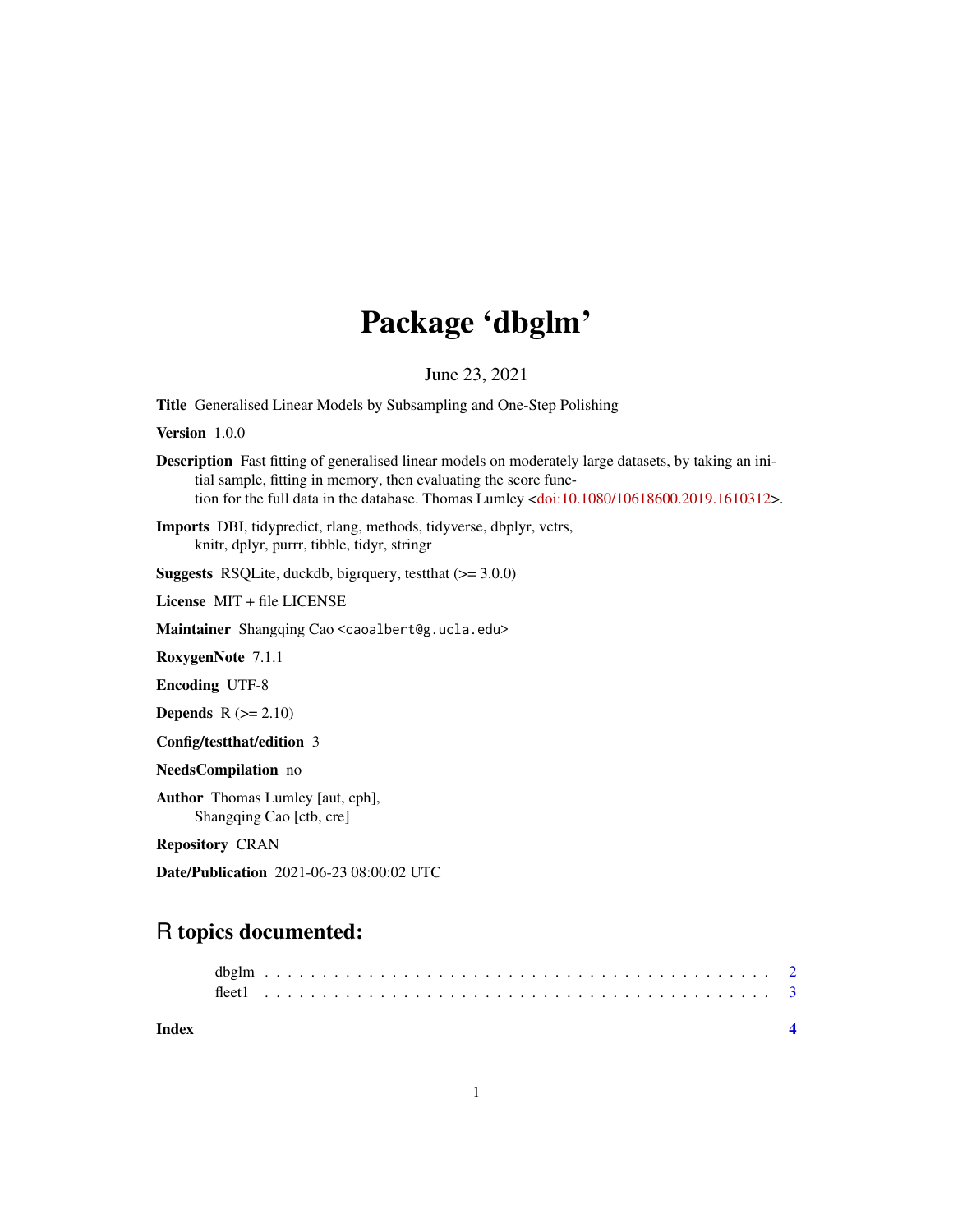#### <span id="page-1-0"></span>Description

Fast generalized linear model in a database

#### Usage

```
dbglm(formula, family = binomial(), tbl, sd = FALSE,
weights = .NotYetImplemented(), subset = .NotYetImplemented(), ...)
```
#### Arguments

| $\ddotsc$ | This argument is required for S3 method extension.                                                                                                   |
|-----------|------------------------------------------------------------------------------------------------------------------------------------------------------|
| formula   | A model formula. It can have interactions but cannot have any transformations<br>except factor                                                       |
| family    | Model family                                                                                                                                         |
| tbl       | An object inheriting from tbl. Will typically be a database-backed lazy tbl.<br>from the dbplyr package.                                             |
| sd        | Experimental: compute the standard deviation of the score as well as the mean<br>in the update and use it to improve the information matrix estimate |
| weights   | We don't support weights                                                                                                                             |
| subset    | If you want to analyze a subset, use filter() on the data                                                                                            |

#### Details

For a dataset of size N the subsample is of size  $N^{\wedge}(5/9)$ . Unless N is large the approximation won't be very good. Also, with small N it's quite likely that, eg, some factor levels will be missing in the subsample.

#### Value

A list with elements

| tildebeta | coefficients from subsample    |
|-----------|--------------------------------|
| hatbeta   | final estimate                 |
| tildeV    | variance matrix from subsample |
| hatV      | final estimate                 |

#### References

<http://notstatschat.tumblr.com/post/171570186286/faster-generalised-linear-models-in-largeish-data>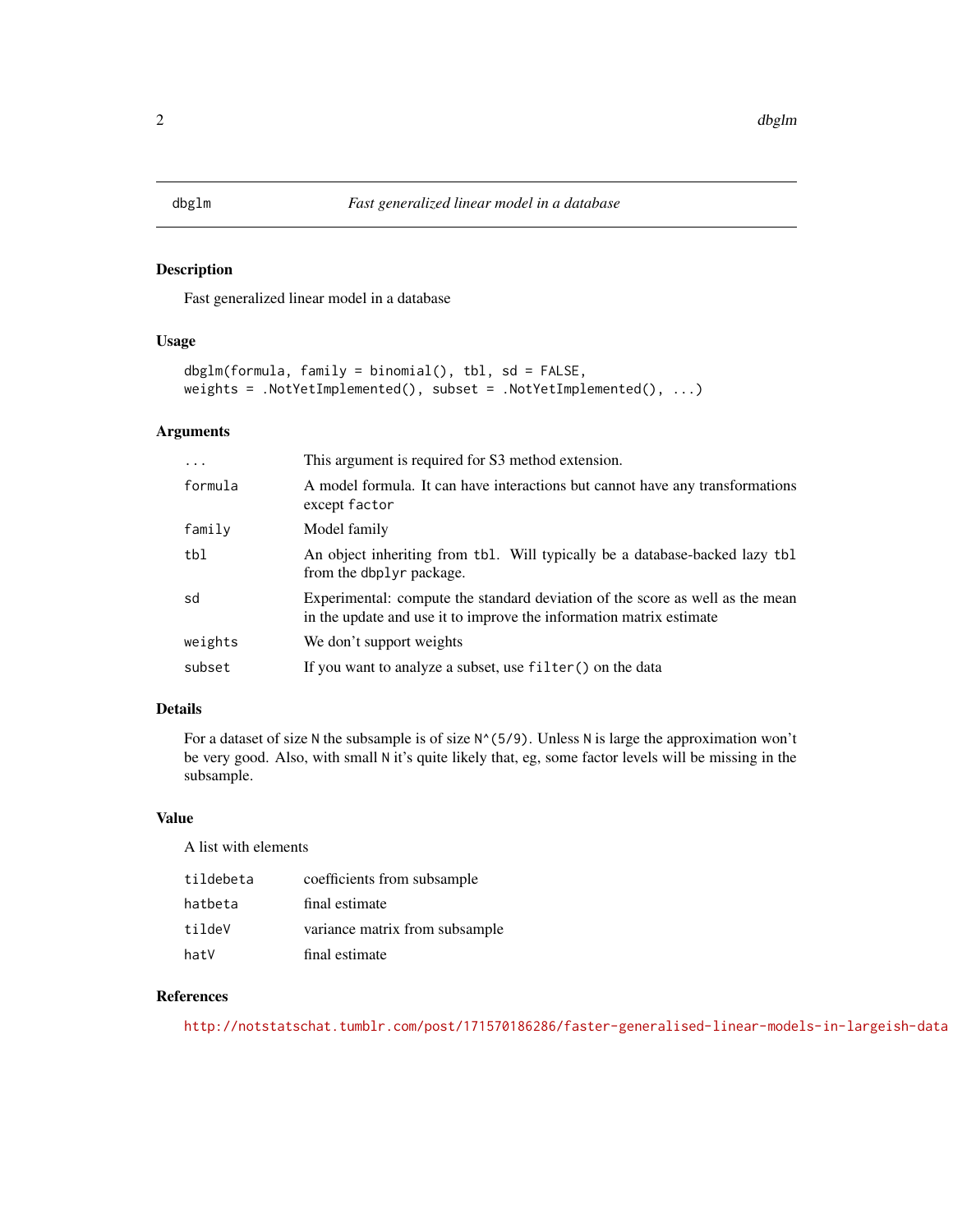<span id="page-2-0"></span>

#### Description

Data of vehicles registered in New Zealand as of November 2017

#### Usage

```
data(fleet1)
```
#### Format

A tibble with 10000 rows and 34 variables:

basic\_colour chracter colour of the car

power\_rating numeric horsepower of the car

gross\_vehicle\_mass numeric mass of the vehicle in kg

number\_of\_seats numeric number of seats in the car

#### Source

https://nzta.govt.nz/resources/new-zealand-motor-vehicle-register-statistics/new-zealand-vehicle-f